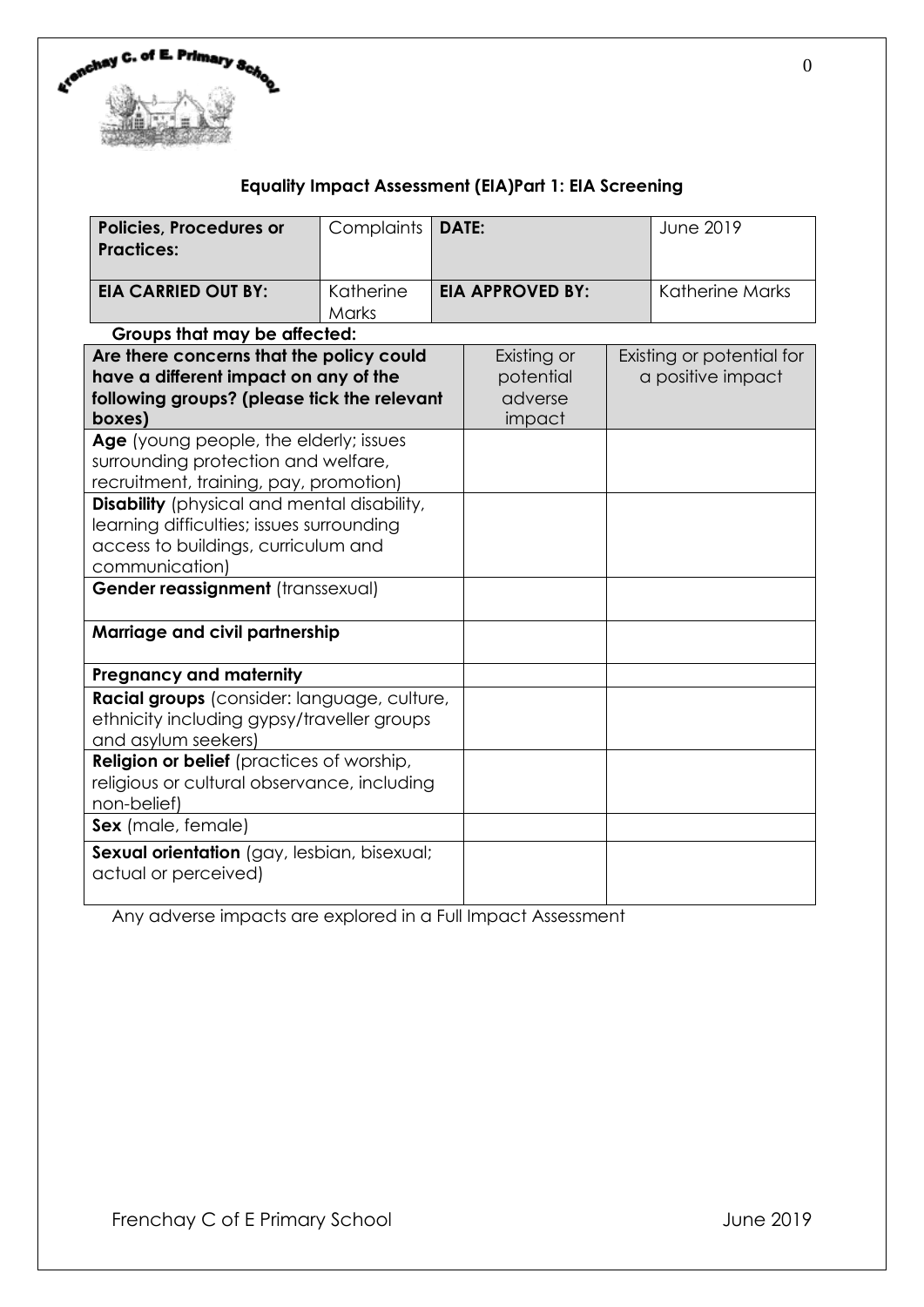## **FRENCHAY C OF E PRIMARY SCHOOL**

#### **COMPLAINTS POLICY**

#### **Concerns and Complaints - Introduction**

Frenchay C of E Primary School aims to work in partnership with parents in the best interests of the children. Any complaint will be given careful consideration and will be dealt with fairly and honestly.

We will provide sufficient opportunity for any complaint to be fully discussed, and aim to resolve it through open dialogue and mutual understanding.

#### **Actions Before Making Any Complaint**

Our complaints procedure is not intended to replace the normal informal discussions which take place between parents, staff and the Headteacher on problems and concerns as they arise. Most issues can be resolved through this dialogue.

These concerns might include such matters as your child's work or progress, relations with staff, relations with other pupils including bullying, or your child's personal welfare.

The first point of contact regarding concerns should always be the class teacher. Appointments to see the class teacher are available both before and after school and may be made via the office. Please bear in mind though that teachers require time immediately before school to prepare for the day, and may have involvement with clubs or staff meetings after school, so may not always be available at short notice.

When meeting with the class teacher to raise your concerns, please be patient, the class teacher may need time to perform an investigation or put corrective measures in place and then determine their effectiveness. This informal stage may require several meetings to reach a conclusion satisfactory to all parties. Discuss desired actions for the school and parent, timescales, and further meetings during your appointment.

If a parent feels that a concern has not been solved through discussions with the class teacher, or that it is of a sufficiently serious nature, then an appointment to discuss it with the Headteacher should be made. The parent should indicate that the appointment is regarding a complaint.

#### **Referral Of Complaints**

The majority of formal complaints against the school will fall within the remit of the Governing Body to consider. However, there are six categories of complaint for which there are separate procedures and the Local Authority will usually become involved.

- Admission to the school
- Statutory Assessment of special educational needs
- Exclusion of pupils from the school
- Concerns or allegations against staff or volunteers
- Child protection related issues or allegations of child abuse
- Any complaint about the action of the Governing Body

#### Frenchay C of E Primary School and The Theorem 10 September 2019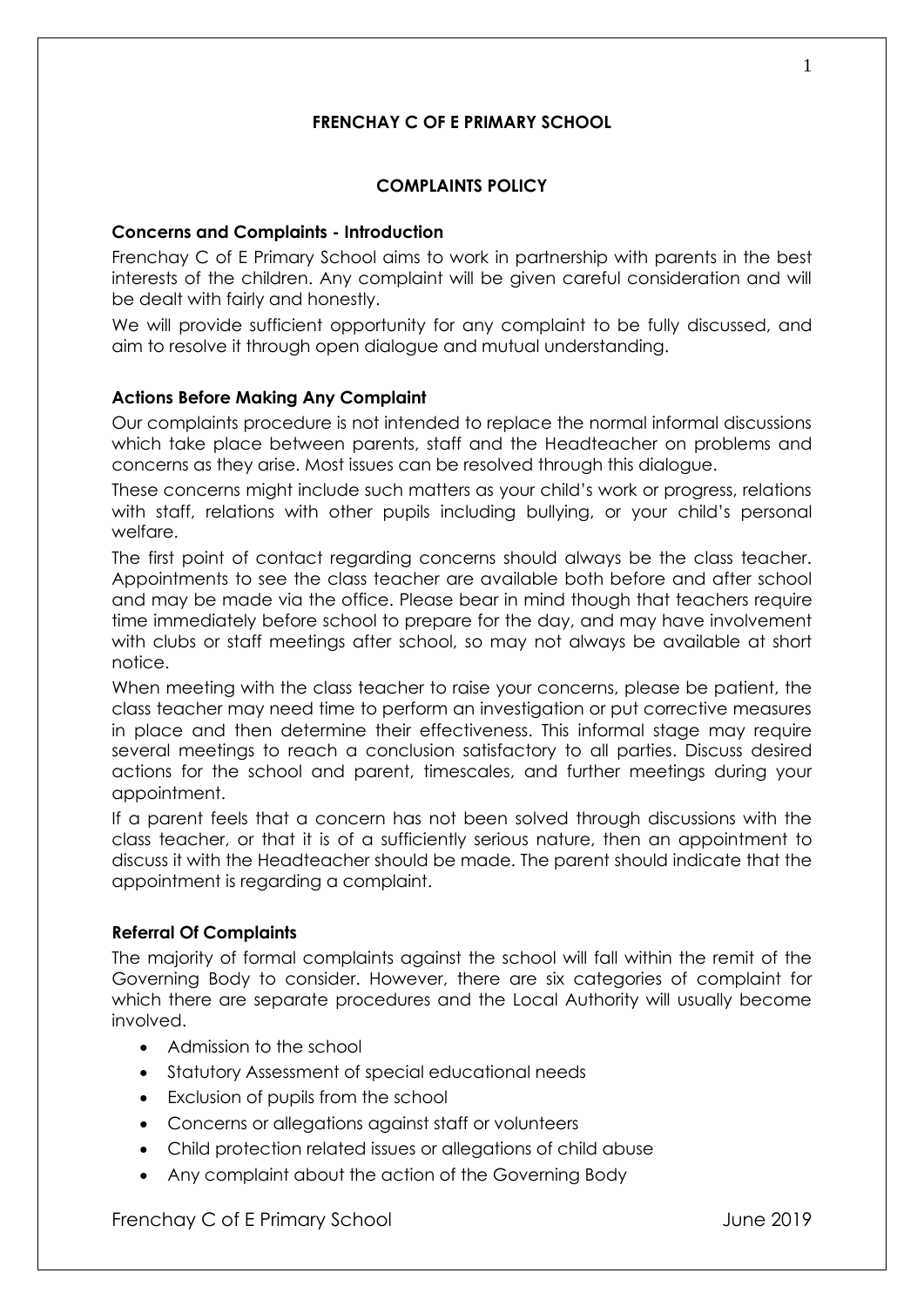In any of these six categories, the school will advise you of the procedure for your complaint.

### **General Principles Regarding Any Complaint**

The following principles will apply to any complaint

- The complaint will be handled with care and sensitivity.
- All stages of the complaints procedure will be investigatory rather than adversarial.
- Confidentiality will be respected at all times.
- Responses to any complaint will be prompt (timescales are detailed below).
- The Complainant will be given adequate feedback and kept informed of timescales.
- The Complainant will be kept informed of the options to appeal during the process.
- Any investigation will be thorough and fair.
- Any investigation will address all the points at issue.

If any Governor is contacted directly by a parent regarding a complaint then that Governor will refer the parent to this complaints procedure. Individual Governors cannot act unilaterally by investigating a complaint or making any prior judgement about it. The Governor can only refer the parent to the class teacher, the Headteacher or the Chair of Governors as appropriate.

If the complaint is one that may result in disciplinary or legal action against the Headteacher, or the complaint is regarding the Headteacher, then the complaint should immediately be escalated to Stage 2 via a letter to the Chair of Governors as described below.

If at any stage of a complaint it becomes apparent that the Complainant is seeking some sort of financial compensation then any investigation will be halted whilst advice is sought from the Local Authority Risk and Insurance Manager.

If an anonymous complaint is received, or the Complainant requests anonymity, then the Complainant will be urged to identify themselves in the interests of fairness and of dealing effectively with the complaint. However if the anonymous complaint is of a sufficiently serious nature then the Headteacher or Chair of Governors will decide whether action is appropriate. If an anonymous complaint raises child protection issues then the complaint will be referred immediately to the Local Authority.

The Complainant should not attempt to bypass steps in the complaints procedure. Escalation to the Local Authority or Secretary of State levels before the formal school procedures have been exhausted will result in the Complainant being referred back to the schools procedure by those bodies.

#### **Stage 1 (Informal) - School Level**

**a) Complaint handled by the Headteacher** If a parent feels that a concern has not been solved through discussion with the class teacher, or that it is of a sufficiently serious nature, then an appointment to discuss it with the Headteacher should be made. The parent should indicate that the appointment is regarding a complaint.

Frenchay C of E Primary School and The Theorem 10 September 2019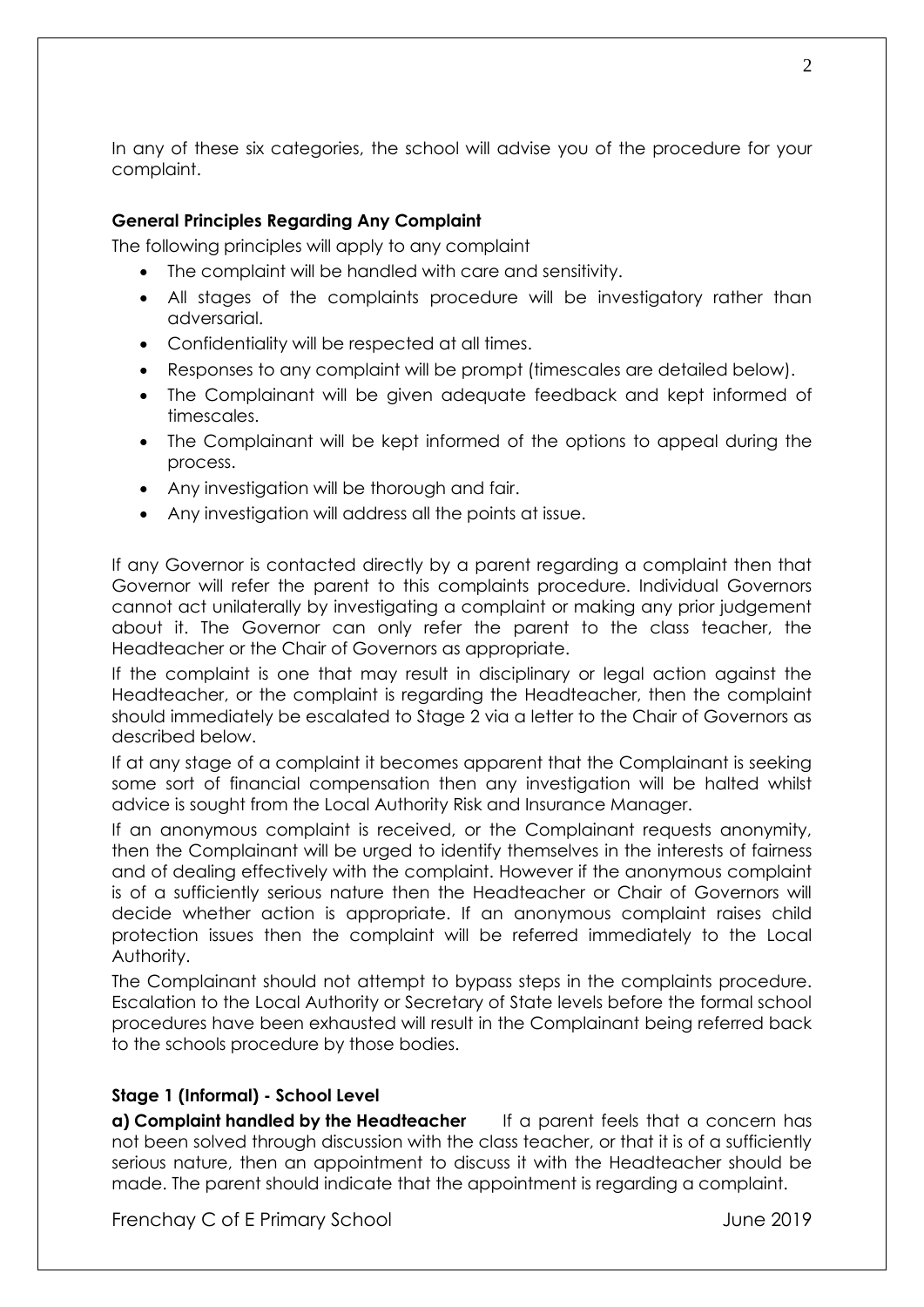If the Headteacher cannot resolve the complaint at the initial meeting then the school may carry out an investigation of the complaint. It will be the Headteacher's responsibility to decide who should conduct the investigation. This may be the Headteacher or may be a member of the Senior Leadership Team, especially if there is the likelihood of a personnel issue emerging from the investigation.

The investigation will be completed within **10 school days** and a follow on meeting held with the parent to discuss the results of the investigation. Further meetings may be held as required if both parties agree that the concern may be resolved by subsequent meetings, whilst still at the informal level.

The Headteacher will make written notes of any informal complaint. The notes will include details of the complaint, how it was dealt with, by whom and the outcome. In the event of the complaint proceeding to the formal stage, these notes will be made available to the Complaints Panel.

If discussions between the Headteacher and the Complainant prove fruitless, and the issue cannot be resolved to the Complainant's satisfaction, then the Headteacher will advise the Complainant that they may make a formal complaint to the Governing Body, by putting the complaint in writing (using the Complaints Form) to the Chair of Governors **within 15 school days**.

**b) Complaint about the Headteacher** The above procedures apply if the complaint is about the Headteacher, but the informal investigation will be undertaken by the Chair of Governors unless the Chair decides it is necessary to move straight to Stage 2.

## **If the complainant decides to proceed to Stage 2 they must submit their complaint on the Complaints Form (Appendix 3). This must be completed as fully as possible to allow the Governor panel to have a clear understanding of the concerns to be addressed.**

## **Stage 2 (Formal) – Governing Body**

When the Chair of Governors has received a formal complaint, a panel of two or three Governors will be convened to hear the complaint, and make a decision about it on behalf of the Governing Body. The Governors appointed to the panel will have had no previous involvement in the complaint.

The primary function of the Complaints Panel is to decide on the merits or otherwise of the complaint. However, the panel will also play an important role in attempting to resolve the complaint. The panel will reach a decision on whether the complaint is upheld or rejected and may call for certain action to be taken by the school or the parents.

The Complaints Panel will invite written evidence from all parties to the complaint. Any written evidence will be circulated to all parties prior to any meetings. The Complaints Panel will then meet with all parties to the complaint, formally and separately. Each party may be accompanied by a friend who can speak on their behalf if necessary. All parties will be given a fair opportunity to express their point. The procedure for each meeting will be as follows:

- Introductions will be performed by the Chair of the Complaints Panel.
- The Complainant makes a statement of their complaint and the outcome sought.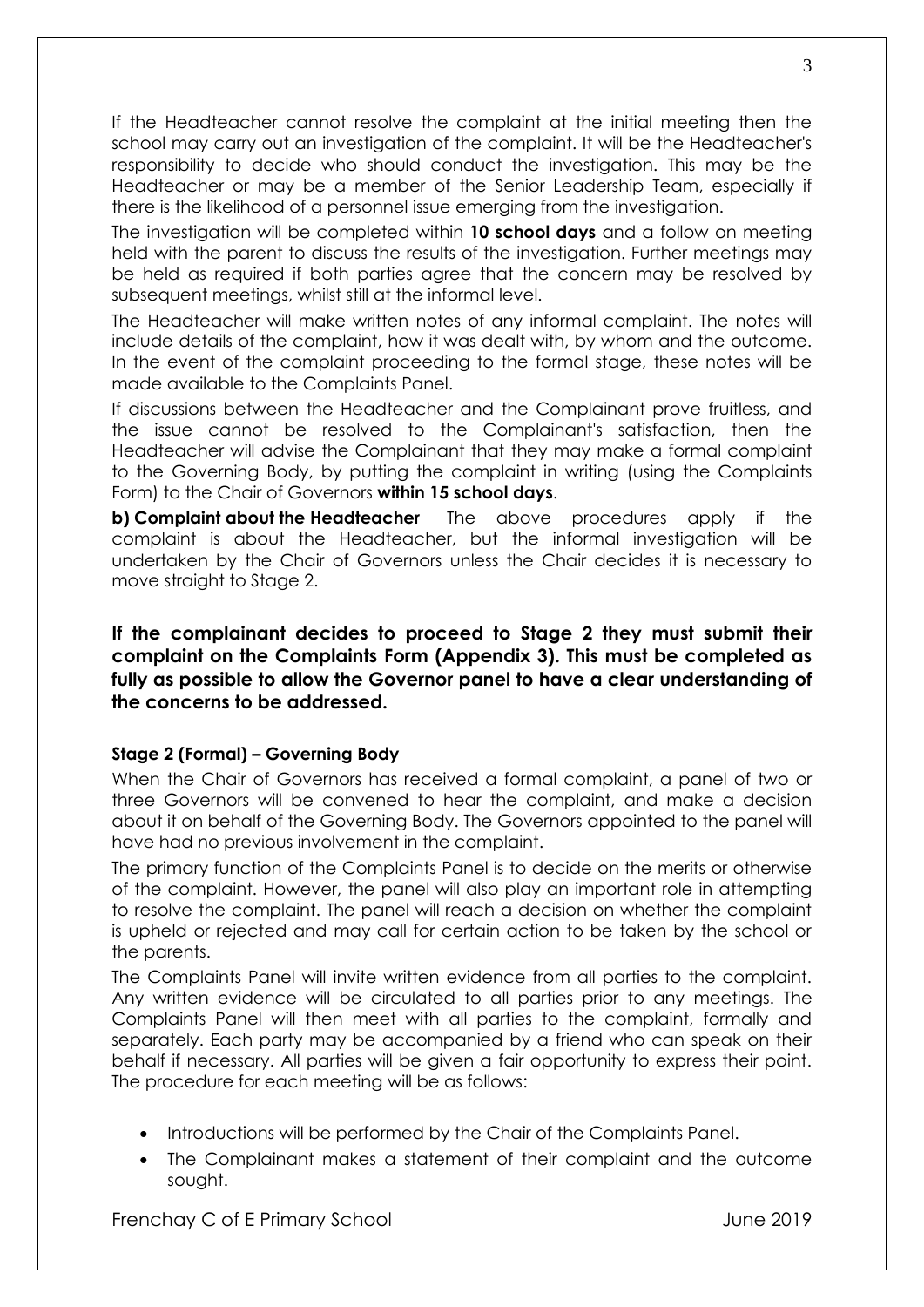- The panel will question the Complainant.
- The Complainant may make a final statement.

Minutes will be taken at the meeting. Care will be taken in identifying a clerk. It may be appropriate for a member of staff such as the school secretary to act as clerk, although consideration will be given to the sensitivity of the particular complaint.

The decision reached by the panel will be notified in writing to the Complainant and any subject(s) of the complaint. It will also be reported back to the next meeting of the full governing body. Only a brief summary to the full governing body will be provided, with no detailed or named information. This will ensure that any further actions will not be jeopardised.

Written replies to Complainants will aim to answer all the points of concern, be factually correct, avoid jargon, and tell the Complainant what to do next if they are still not satisfied. It may be appropriate for the nominated complaints governor to telephone the Complainant regarding the outcome. However this will always be followed up with a letter to make sure there is no misunderstanding.

When a formal complaint is received by the Chair of Governors a letter of acknowledgement and a request for written evidence will be sent to the Complainant **within 10 school days**. All other parties to the complaint will receive a letter outlining the complaint and requesting written evidence. The letters will detail the Governors involved in the Complaints Panel and the nominated Chair. Any written evidence should be sent to the nominated Chair of the Complaints Panel. The panel will convene the complaints meetings as soon as is practically possible after the receipt of all written evidence, at mutually acceptable times. Following the conclusion of the complaints meetings with all parties, the panel will provide a written response to the complaint within **15 school days**.

N.B - Where it is not possible to respond to a complaint within the stated timescales, the Complainant will be informed in writing of the reason for the delay and given an anticipated response date.

#### **Stage 3 (Formal) – Appeal To Governing Body**

If the Complainant is not satisfied that the Complaints Panel has followed the complaints procedure correctly then they may appeal in writing to the Chair of Governors (using the Appeal Form). In this instance a new panel of two or three Governors will be convened who have no knowledge of the complaint.

The appeals panel will broadly follow the procedure outlined in stage 2 above. If, following the appeal, the Complainant is still dissatisfied that the complaints procedure has not been followed correctly they may appeal to the Secretary of State using the DfE's online form.

#### **Appeal To The Secretary of State**

A complaint may be made to the Secretary of State for Children, Schools and Families if a person believes that a Governing Body or Local Authority is acting "unreasonably", or is failing to carry out its statutory duties properly. However, intervention can only occur if the Governing Body has failed to carry out a legal duty or has acted unreasonably in the performance of a duty. Intervention would have to be expedient in the sense that there would have to be something that the Secretary of State could instruct either party to do to put matters right. The Secretary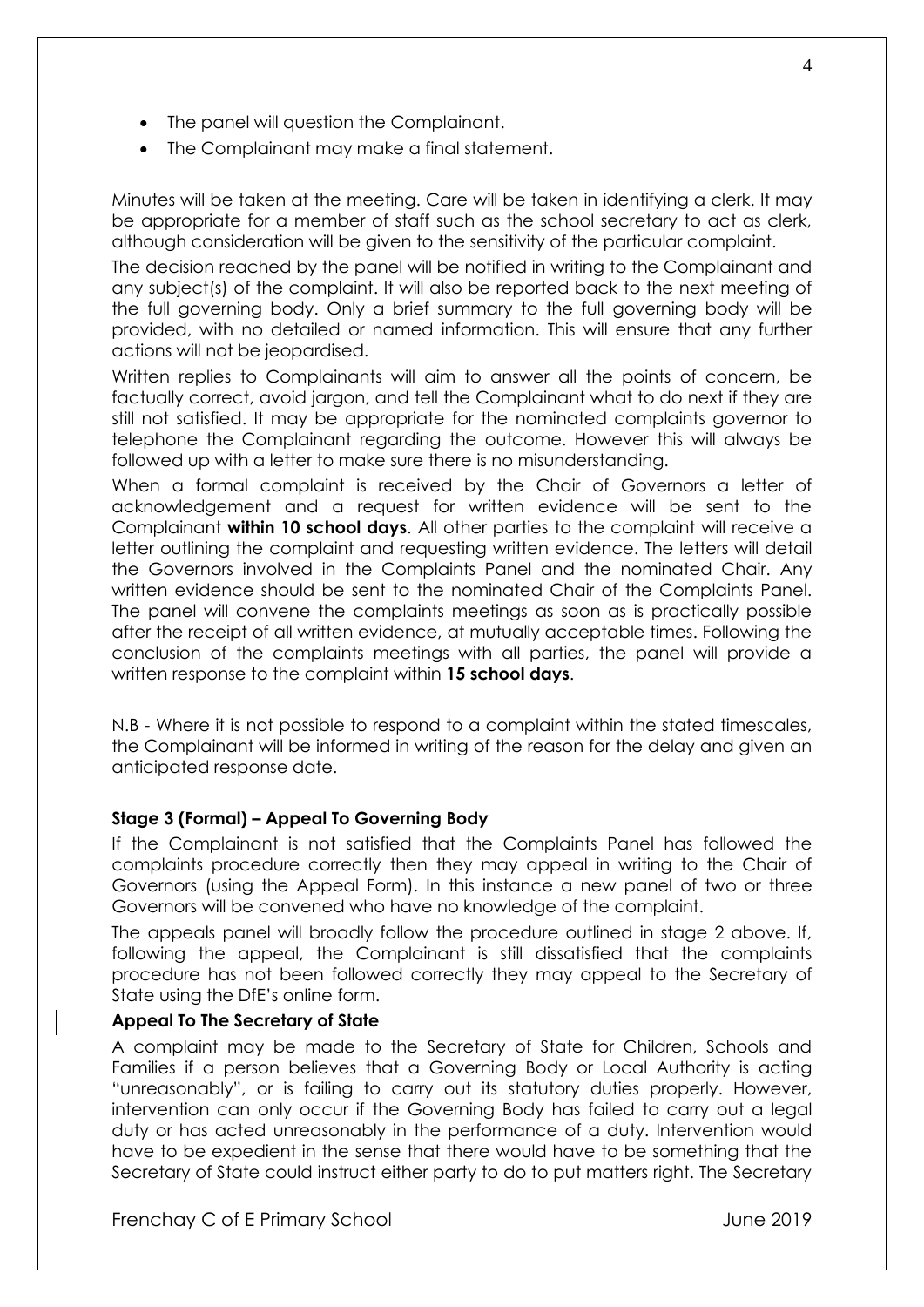of State must be satisfied that a decision is unreasonable in the sense that no reasonable authority or governing body, acting with due regard to its statutory responsibilities, would have reached that decision. The Secretary of State cannot do anything until the school has finished looking into the complaint. Any appeals should be made using the on-line form on the DfE website.

#### **Monitoring and Review**

The Governing Body will review this complaints policy on a regular basis. The Headteacher will log all formal complaints received by the school and will record how they were resolved.

Governors will examine the complaints log on an annual basis and will consider the need for any changes to the procedure.

#### **Staff Disciplinary Procedures**

It may be necessary to suspend the complaints procedure in respect of a complaint which indicates that there may be a need for disciplinary action to be taken against a member of staff. The decision to suspend the complaints procedure will be taken when it has been established that there may be a case to answer. In this instance the advice of the Local Authorities Human Resources will be sought.

The Complainant will be notified that the complaints procedure has been suspended and the likely timescale for its reactivation. The resolution of the complaint will be notified to the Complainant at the conclusion of any disciplinary proceedings. However the details of any disciplinary proceedings will not be released to the Complainant.

#### **School Policy Regarding Harassment or Abusive Behaviour**

The Headteacher and Governing Body are fully committed to the improvement of our school. We welcome feedback from parents / carers and will always try to resolve any concerns as quickly as possible.

Sometimes, however, parents or carers pursuing complaints or other issues may treat staff and others in a way that is unacceptable. Whilst we recognise that some complaints may relate to serious and distressing incidents, we will not accept threatening or harassing behaviour towards any members of the school community.

Unreasonable behaviour may include:

- Actions which are out of proportion to the nature of the complaint, persistent – even when the complaints procedure has been exhausted, personally harassing, or unjustifiably repetitious.
- An insistence on pursuing unjustified complaints and / or unrealistic outcomes to justified complaints.
- An insistence on pursuing justifiable complaints in an unreasonable manner (e.g. using abusive or threatening language; or making complaints in public or via social networking sites; or refusing to attend appointments to discuss the complaint.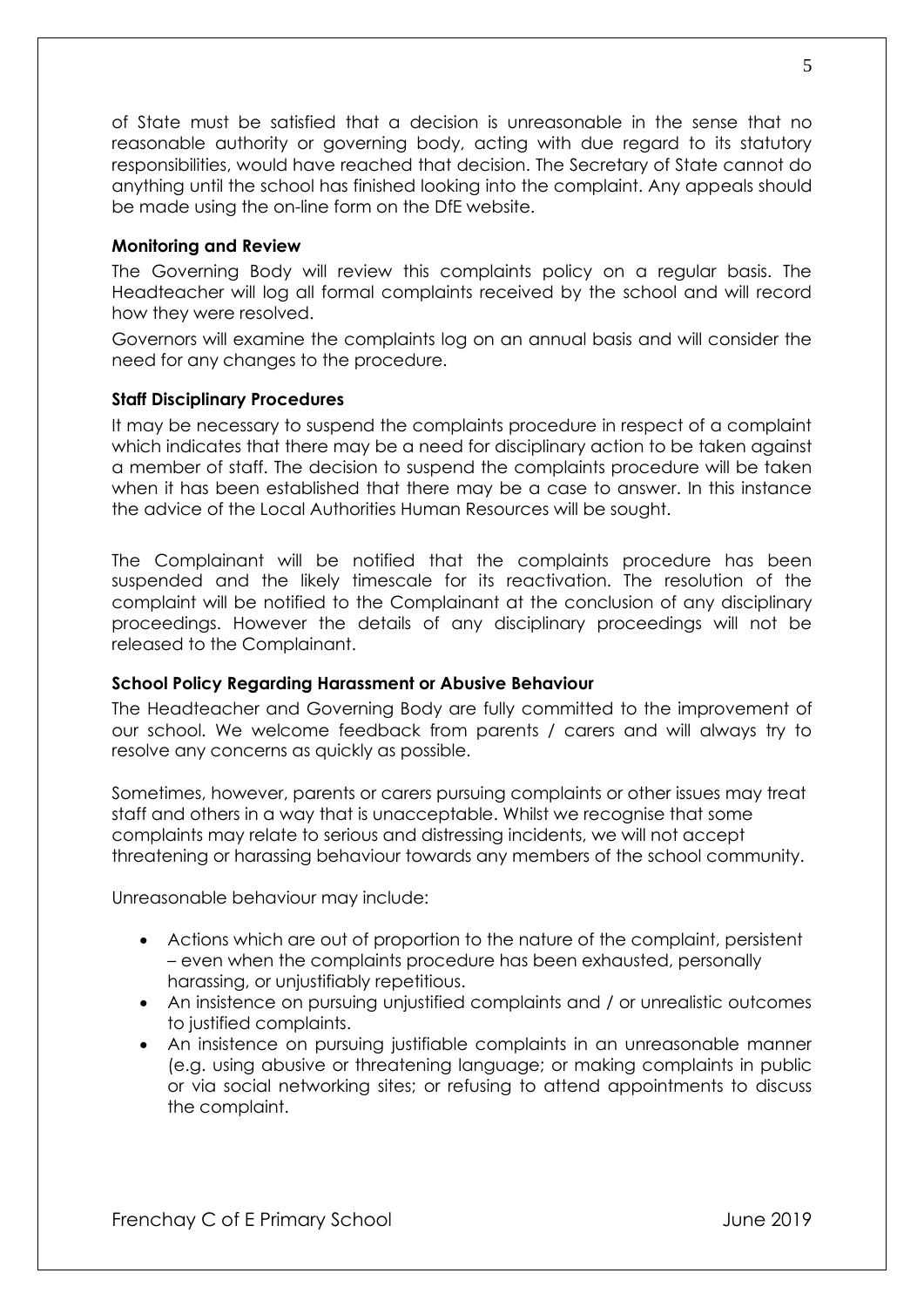We regard harassment as the unreasonable pursuit of issues or complaints, particularly, but not limited to, if the matter appears to be pursued in a way intended to cause personal distress rather than to seek a resolution.

Behaviour may fall within the scope of this policy if:

- It appears to be deliberately targeted at one or more members of school staff or others, without good cause;
- The way in which a complaint or other issues is pursued (as opposed to the complaint itself) causes undue distress to school staff or others;
- It has a significant and disproportionately adverse effect on the school community.

The school expects anyone who wishes to raise concerns with the school to:

- Treat all members of the school community with courtesy and respect;
- Respect the needs of pupils and staff within the school;
- Avoid the use of violence, or threats of violence, towards people or property;
- Recognise the time constraints under which members of staff in schools work and allow the school a reasonable time to respond to a complaint;
- Follow the school's complaints procedure.

In cases of unreasonably persistent complaints or harassment, the school may take some or all of the following steps, as appropriate:

- Inform the complainant informally that his/her behaviour is now considered by the school to be unreasonable or unacceptable, and request a changed approach.
- Inform the complainant in writing that the school considers his/her behaviour to be unreasonable or unacceptable, and request a changed approach
- Require all future meetings with a member of staff to be conducted with a second person present. In the interests of all parties, notes of these meetings may be taken.
- Inform the complainant that, except in emergencies, the school will respond only to written communication and that these may be required to be channelled through the Local Authority.

The governing body will not tolerate **any** form of physical or verbal aggression against members of the school community. If there is evidence of any such aggression the school may:

- Ban the individual from entering the school site, with immediate effect.
- Request an Anti-Social Behaviour Order (ASBO).
- Prosecute under Anti-Harassment legislation.
- Call the police to remove the individual from the premises, under powers. provided by the Education Act 1996.

Legitimate new complaints will always be considered, even if the person making them is (or has been) subject to action relating to harassment or abusive behaviour. The school nevertheless reserves the right not to respond to communications from individuals subject to the policy.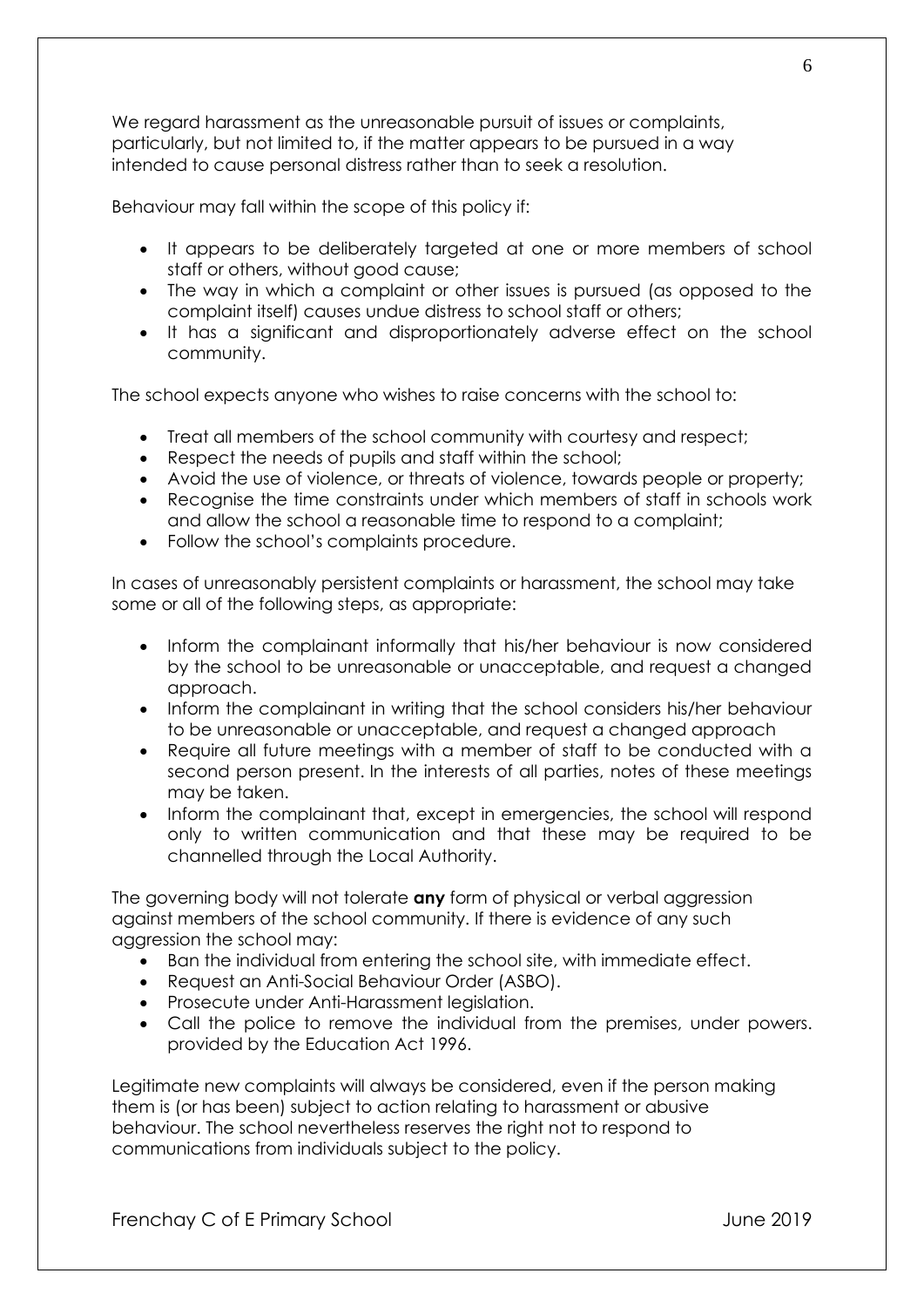#### **Vexatious Complaints**

A complaint may become vexatious when it has been properly considered and dealt with, but the complainant is not prepared to accept the conclusion or persists in making the same or substantially the same complaint. Continuing with such complaints can unreasonably take up time and resources and detract from the responsibility to others in the school community. If the Chair of Governors judges that a complaint has become vexatious he/she will inform the complainant in writing of this, stating that the matter is now closed.

#### **Acknowledgements**

The main text of this example policy is based upon the Complaints Policy from Charfield Primary School with additional material from Abbotswood Primary School, in South Gloucestershire and guidance on procedures from NAHT. The Governors and Headteacher kindly agreed to share their work with all other South Gloucestershire Schools.

Agreed at Full Governing Body on......................................................................

Signed by ................................................................... Chair of Governors

Review date: June 2022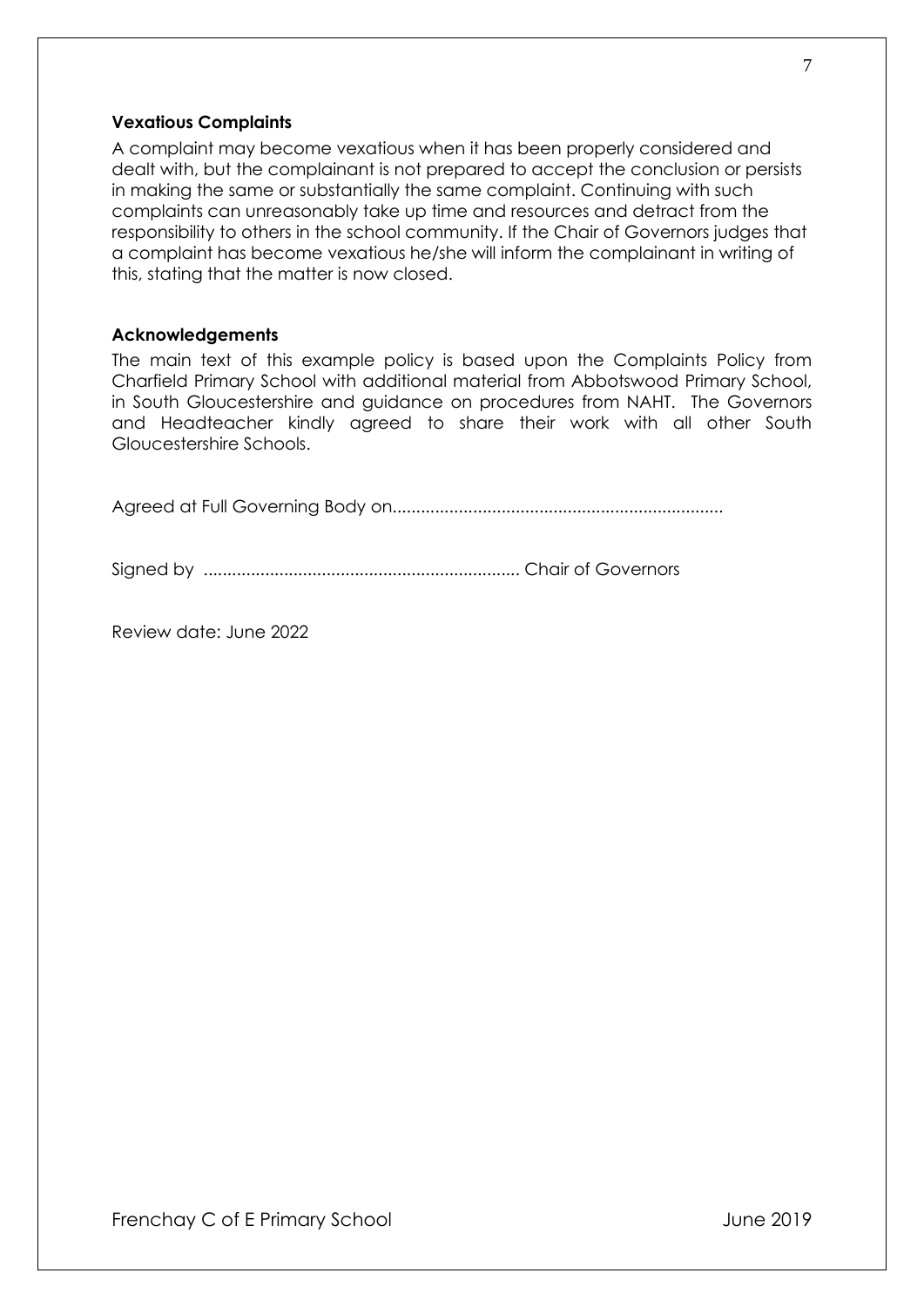

Frenchay C of E Primary School and The Control of the United States of the United States June 2019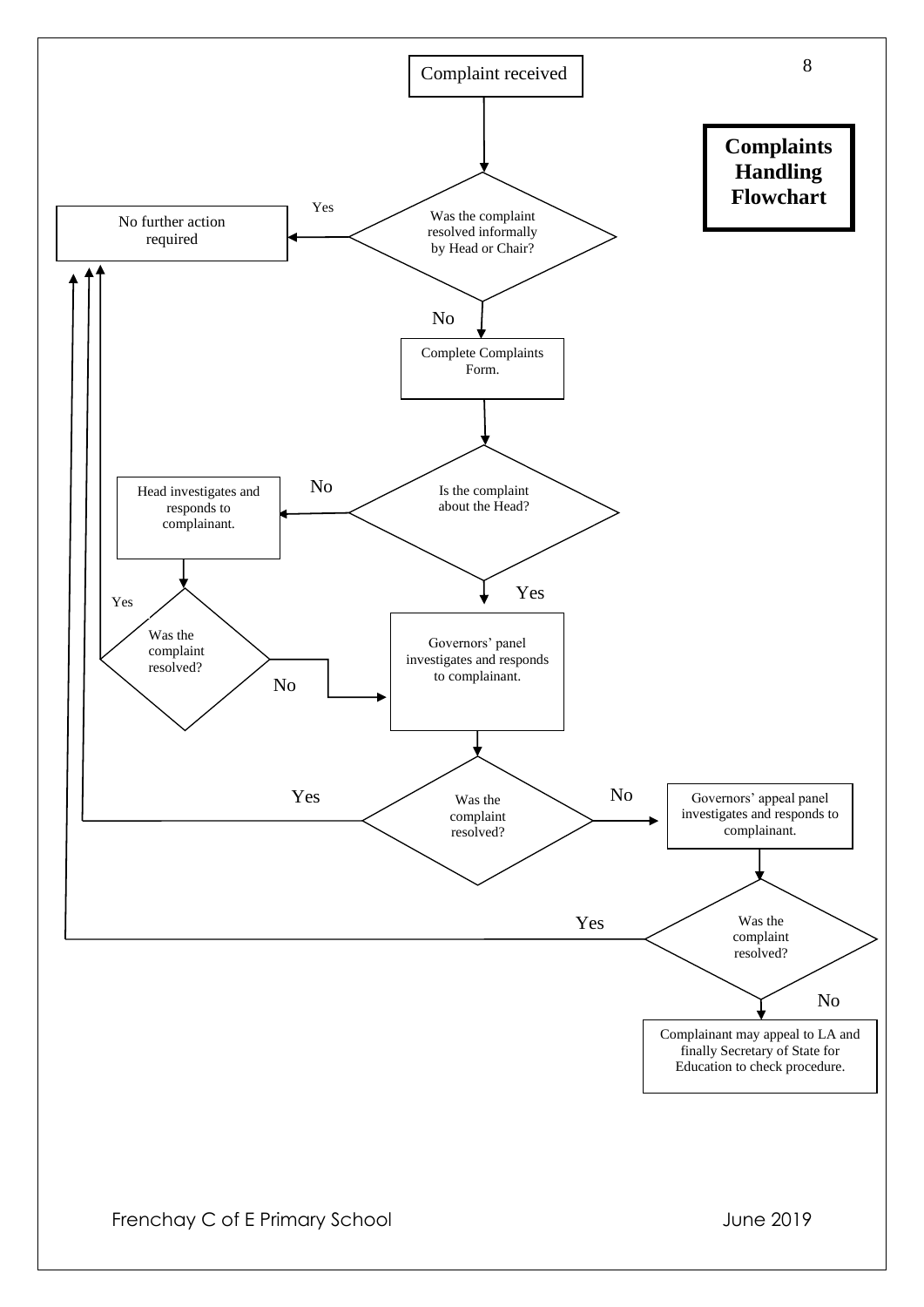## **Appendix 1 – Extract from South Gloucestershire Council Guidance 2012**

### **Complaints not covered by this policy**

17. Separate guidance is available for complaints about admission to school; about the SEN service and the statutory assessment of a child's special educational needs; the exclusion of pupils from school; concerns or allegations against staff or volunteers and child protection. The following is a brief guide.

### **Admission to school**

- 18. If a place is not offered at a parent's/carer's preferred choice of school there is the right of appeal to an independent body under the School Standards and Framework Act of 1998 - Section 94 and Schedule 24. Appeals for community and controlled schools are arranged by South Gloucestershire Council Legal and Democratic Services. Appeals for places at academies, voluntary aided and foundation schools are the responsibility of the Academy Trust or Governing Body to arrange.
- 19. Appeals for Community and Controlled Schools must be made in writing to: Admissions and Transport, South Gloucestershire Council, Department for Children and Young People, PO Box 2082, Council Offices, Castle Street, Thornbury, BS35 9BQ.
- 20. Complaints about any aspect of the Admissions and Transport Service, should be made following the South Gloucestershire Council Complaints Procedure which is available on the South Gloucestershire Website.

#### **Special Educational Needs (SEN)**

- 21. The provision for pupils with special educational needs is the responsibility of the Governing Body and any complaints about SEN provision should be addressed using the complaints procedure.
- 22. Complaints about any aspect of the SEN Service, should be made following the South Gloucestershire Council Complaints Procedure which is available on the South Gloucestershire Website.
- 23. If the Local Authority has refused to carry out a Statutory Assessment of a child's SEN or the parents disagree with their child's proposed statement of SEN, they should first ask for a meeting with a Local Authority Officer. If they are not satisfied, they are entitled to ask for a formal Disagreement Resolution process.
- 24. Parents also have a statutory right of appeal if the Local Authority has:
	- refused a request to begin a Statutory Assessment of their child's SEN
	- refused to issue a Statement of SEN at the end of a Statutory Assessment
	- issued a Final Statement and the parents disagree with Parts 2, 3 or 4
	- ceased to maintain a child's statement of SEN
	- refused to change the name of the school in Part 4 of a child's statement, provided the statement is at least 12 months old and the parent is asking for another maintained school.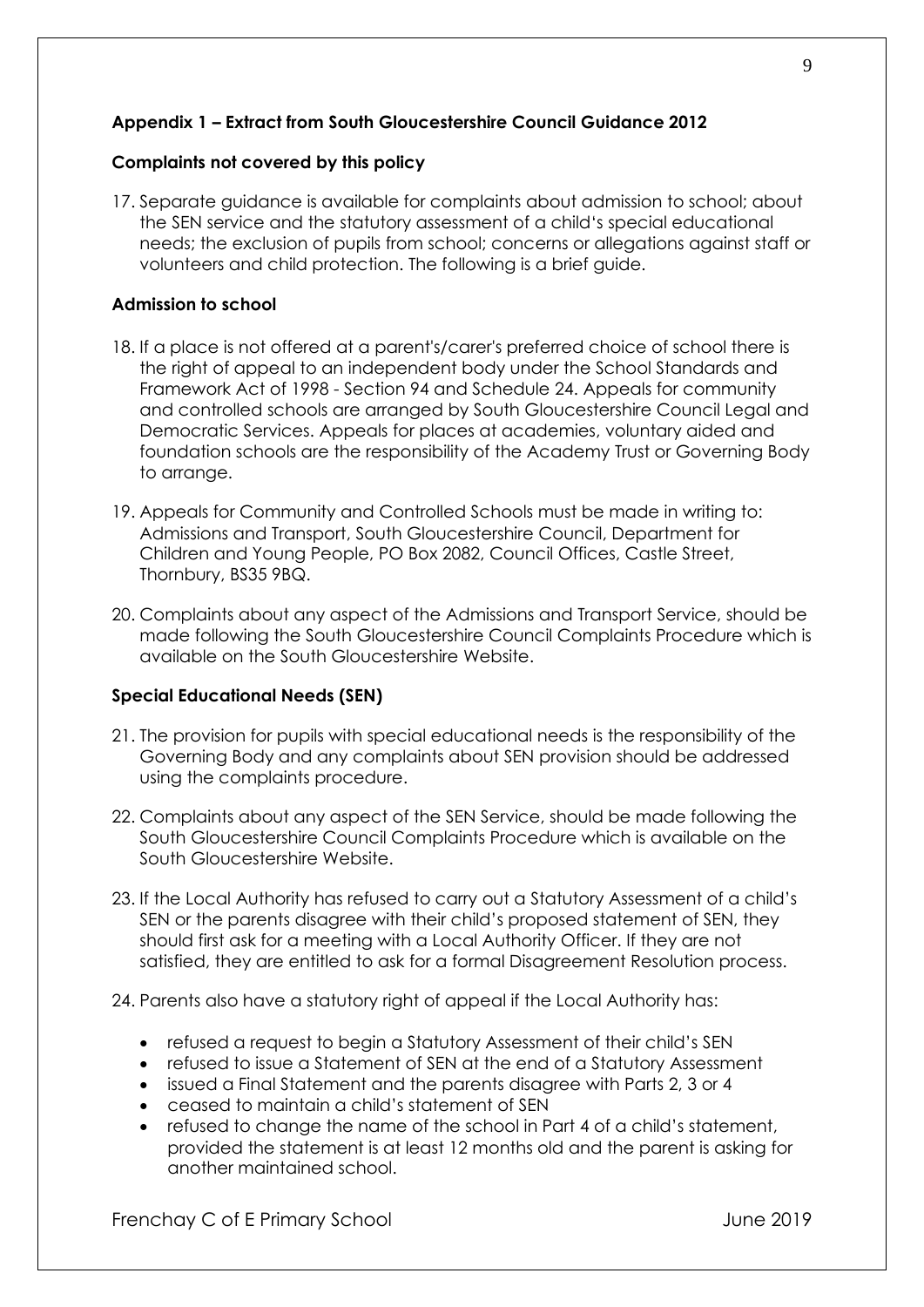The appeal rights are to the SEN and Disability Tribunal and last for two months from the date of the formal notification of the Authority's decision.

#### **Exclusions from school**

- 25. Subject to certain conditions, the governing body has a duty to consider parents' representations about an exclusion. They may delegate their responsibility to a designated sub-committee of at least three members.
- 26. The procedure for appeals against the governing body's decision has been revised by the School Discipline (Pupil Exclusions and Reviews) (England) Regulations 2012. Under the regulations, if a parent applies with fifteen days of receiving notice that a governing body has decided not to reinstate a permanently excluded pupil, the Local Authority must arrange for an independent review panel hearing to review the decision.
- 27. Full details of the process and remit of governing bodies and independent review panels are available in the statutory guidance 'Exclusion from maintained schools, Academies and pupil referral units in England.'

#### **Allegations**

28. Concerns or allegations of abuse against people who volunteer or work with children or those who are in positions of trust should be directed to the senior manager or employer for the organisation with operational responsibility for dealing with allegations. The Local Authority Designated Officer, Janet Fraser, should also be notified (Tel: 01454 868924; Email [janet.fraser@southglos.gov.uk\)](mailto:janet.fraser@southglos.gov.uk).

#### **Child Protection**

ANY concerns about possible child abuse should not be dealt with as a complaint but MUST be reported to First Point on 01454 86 6000 or email: [accessandresponse@southglos.gov.uk](mailto:accessandresponse@southglos.gov.uk)

If it is out of office hours then concerns should be raised with the Emergency Duty Team on 01454 61515 or the Police on 999.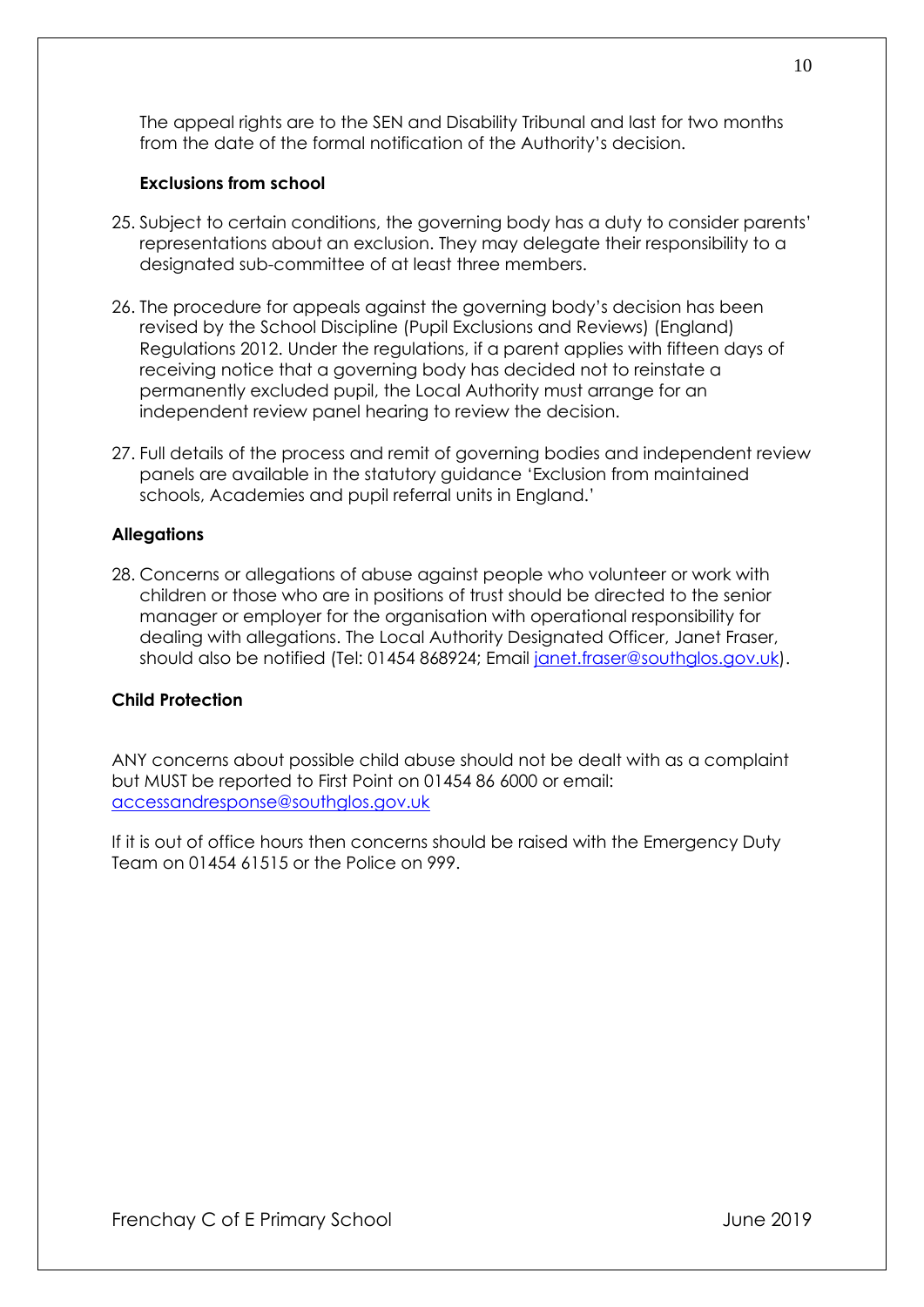## **Parent Concern (Stage 1 – Informal – optional form)**

To be completed by a school professional during meeting.

| Parent / Adult Name:                        |  |
|---------------------------------------------|--|
| Pupil's name [if relevant to your concern]: |  |
| Daytime telephone number:                   |  |
| Evening telephone number:                   |  |

Concern Details [including dates, names of witnesses etc…], to allow the matter to be fully investigated.:

Continue on separate paper, or attach additional documents, if you require.

Number of Additional pages attached =

Frenchay C of E Primary School and The Control of Library School and The 2019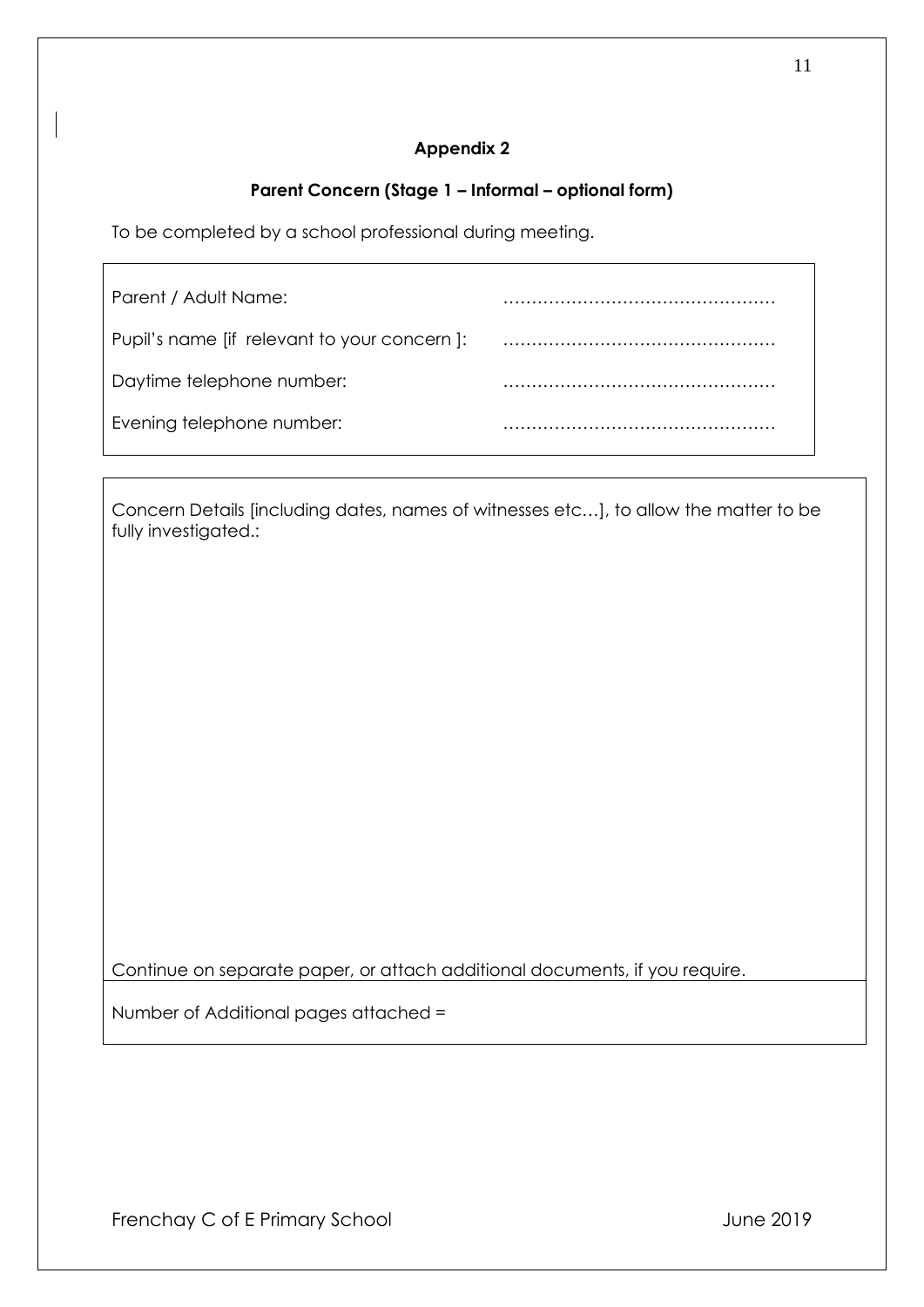What actions have already been taken in relation to the concern? [Who have they spoken or written to and what was the outcome?]

Agreed actions to address the problem at this stage?

## **Follow Up / Review Meeting Date:-**

| Signature: |  |
|------------|--|
| Date:      |  |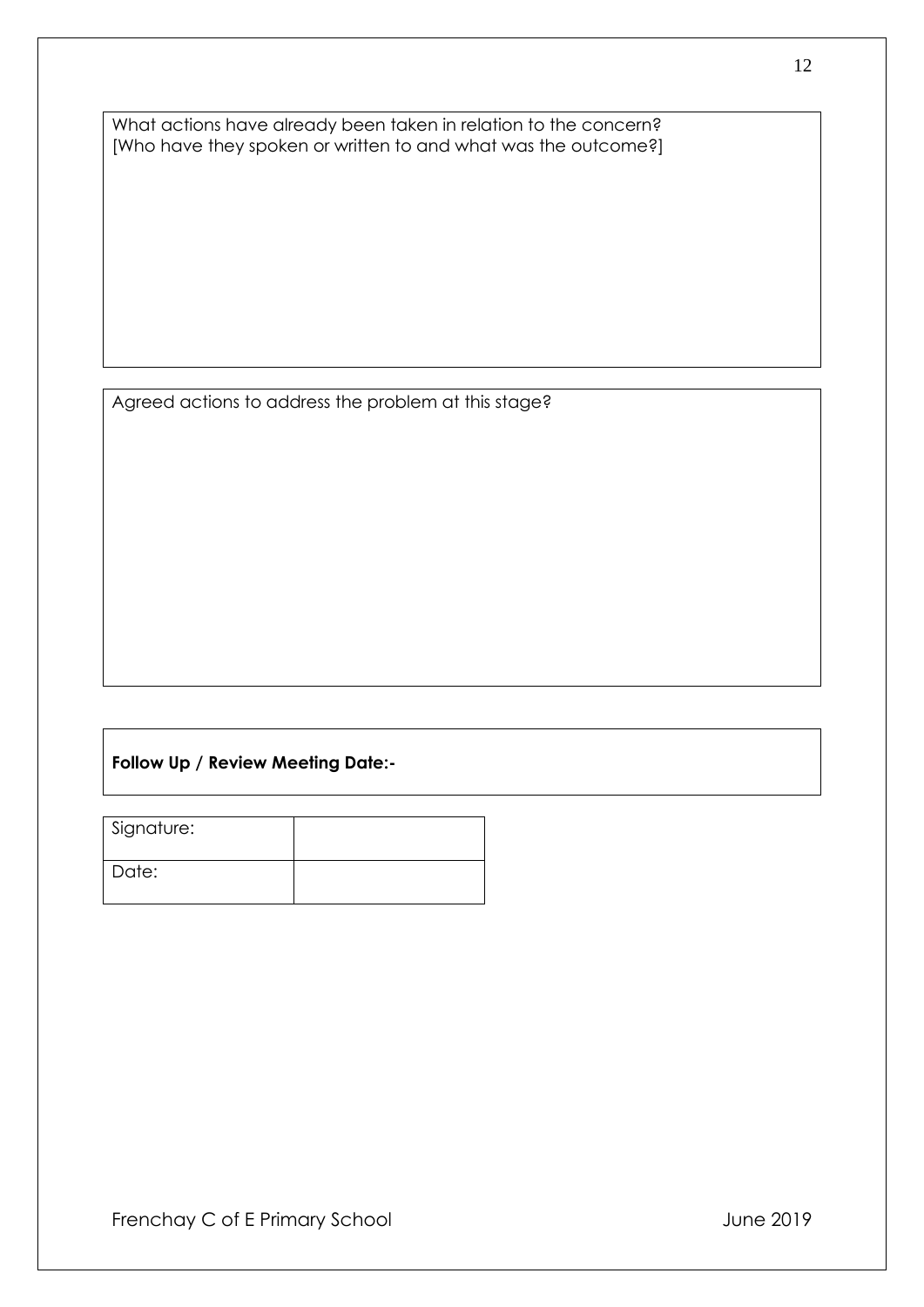## **Frenchay C of E Primary School Complaint Form**

Please complete this form and return it to the Head Teacher (or Clerk to the governing body), who will acknowledge its receipt and inform you of the next stage in the procedure.

Your name: ……………………………………………

Relationship with school [ e.g. parent of a pupil on the schools roll ]:

…………………………………………………………

Pupil's name [ if relevant to your complaint ]:

…………………………………………………………

Your Address:

Daytime telephone number: …………………………… Evening telephone number: ……………………………

Please give concise details of your complaint, [including dates, names of witnesses etc…], to allow the matter to be fully investigated.:

You may continue on separate paper, or attach additional documents, if you wish. Number of Additional pages attached =

Frenchay C of E Primary School and The Control of Library 3 June 2019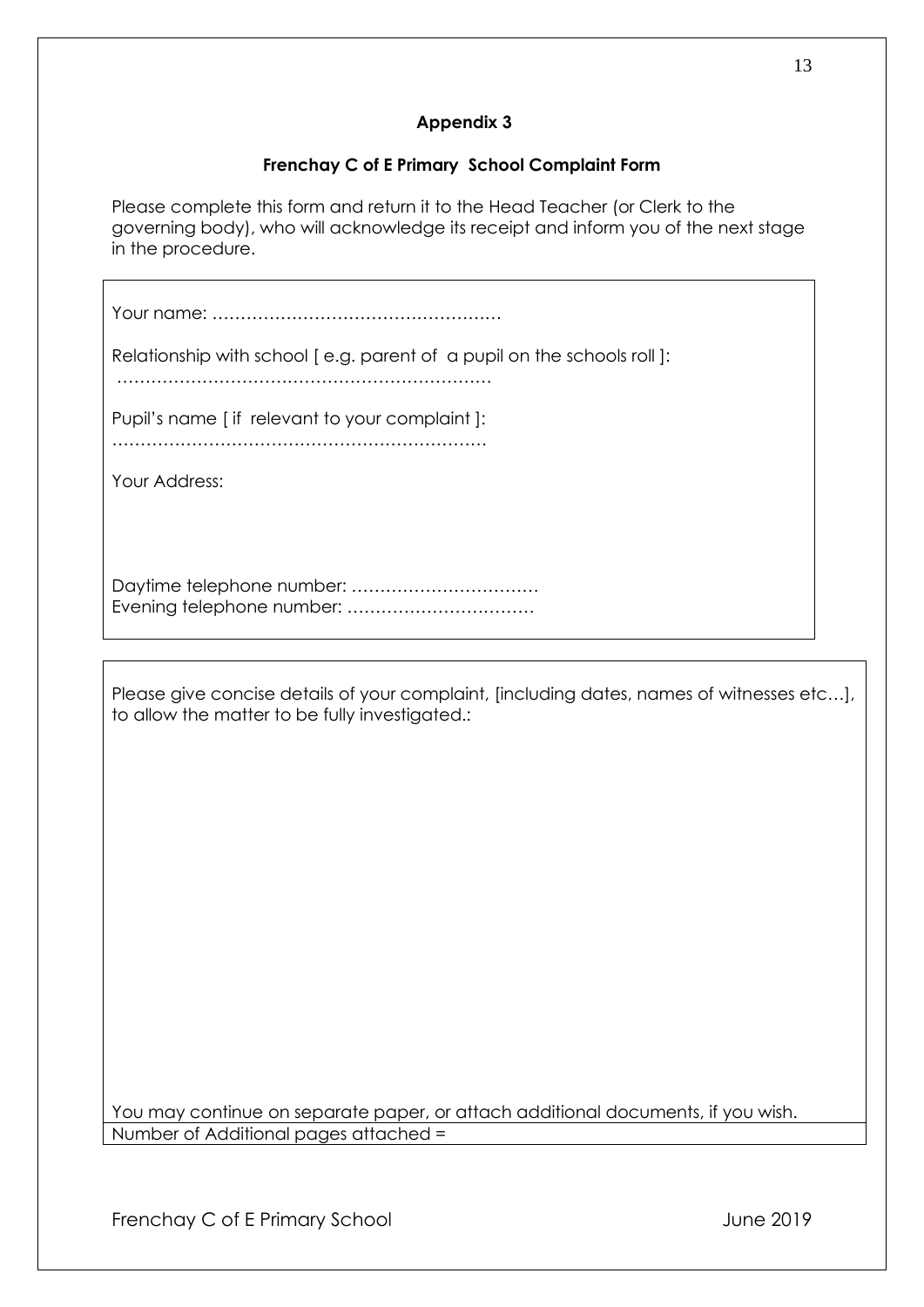What action, if any, have you already taken to try to resolve your complaint? [i.e. who have you spoken with or written to and what was the outcome?]

What actions do you feel might resolve the problem at this stage?

## Signature:

Date:

### **School use:**

Date form received:

Received by:

Date acknowledgement sent:

Acknowledgement sent by:

| Complaint referred |  |  |
|--------------------|--|--|
| to:<br>. ت         |  |  |
| Date:              |  |  |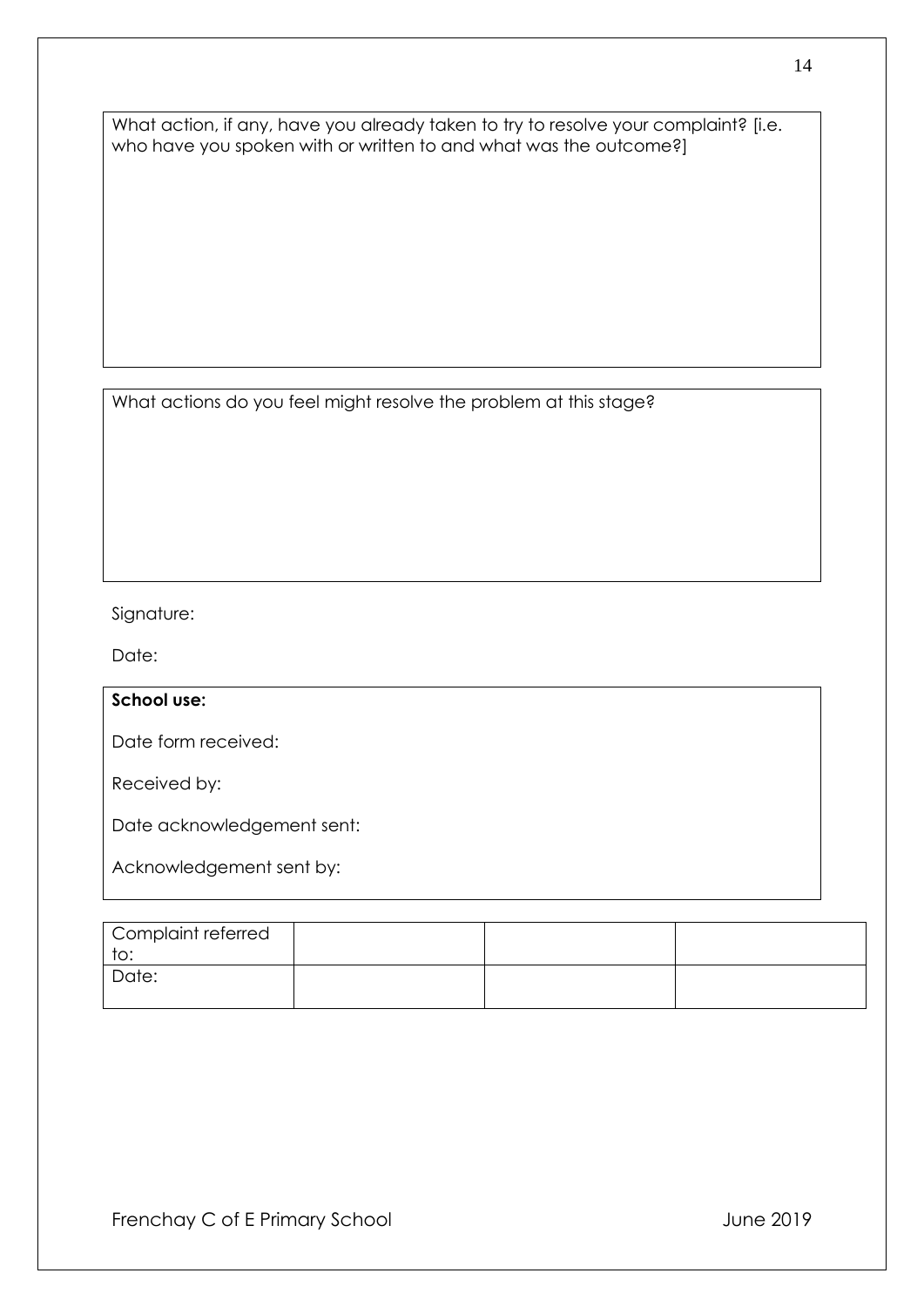## **Frenchay C of E Primary School Complaint Review Request Form**

Please complete this form and return it to the Head Teacher or Clerk to the governing body, who will acknowledge its receipt and inform you of the next stage in the procedure.

| Your Address:                                                                                                                                                            |  |
|--------------------------------------------------------------------------------------------------------------------------------------------------------------------------|--|
| Evening telephone number:                                                                                                                                                |  |
| Dear Sir,                                                                                                                                                                |  |
| I submitted a formal complaint to the school on  and am dissatisfied by the<br>procedure that has been followed.                                                         |  |
| My complaint was submitted to  and I received a response from  on                                                                                                        |  |
| I have attached copies of my formal complaint and of the response[s] from the school. I<br>am dissatisfied with the way in which the procedure was carried out, because: |  |
|                                                                                                                                                                          |  |
| You may continue on separate paper, or attach additional documents, if you wish.<br>Number of additional pages attached =                                                |  |
|                                                                                                                                                                          |  |
| What actions do you feel might resolve the problem at this stage?                                                                                                        |  |
| Signature:                                                                                                                                                               |  |
| Date:                                                                                                                                                                    |  |
| School use<br>Date form received:<br>Received by:<br>Date acknowledgement sent:<br>Acknowledgement sent by:                                                              |  |
| Request referred to:                                                                                                                                                     |  |

Frenchay C of E Primary School and The Control of the United States of the United States June 2019

Date: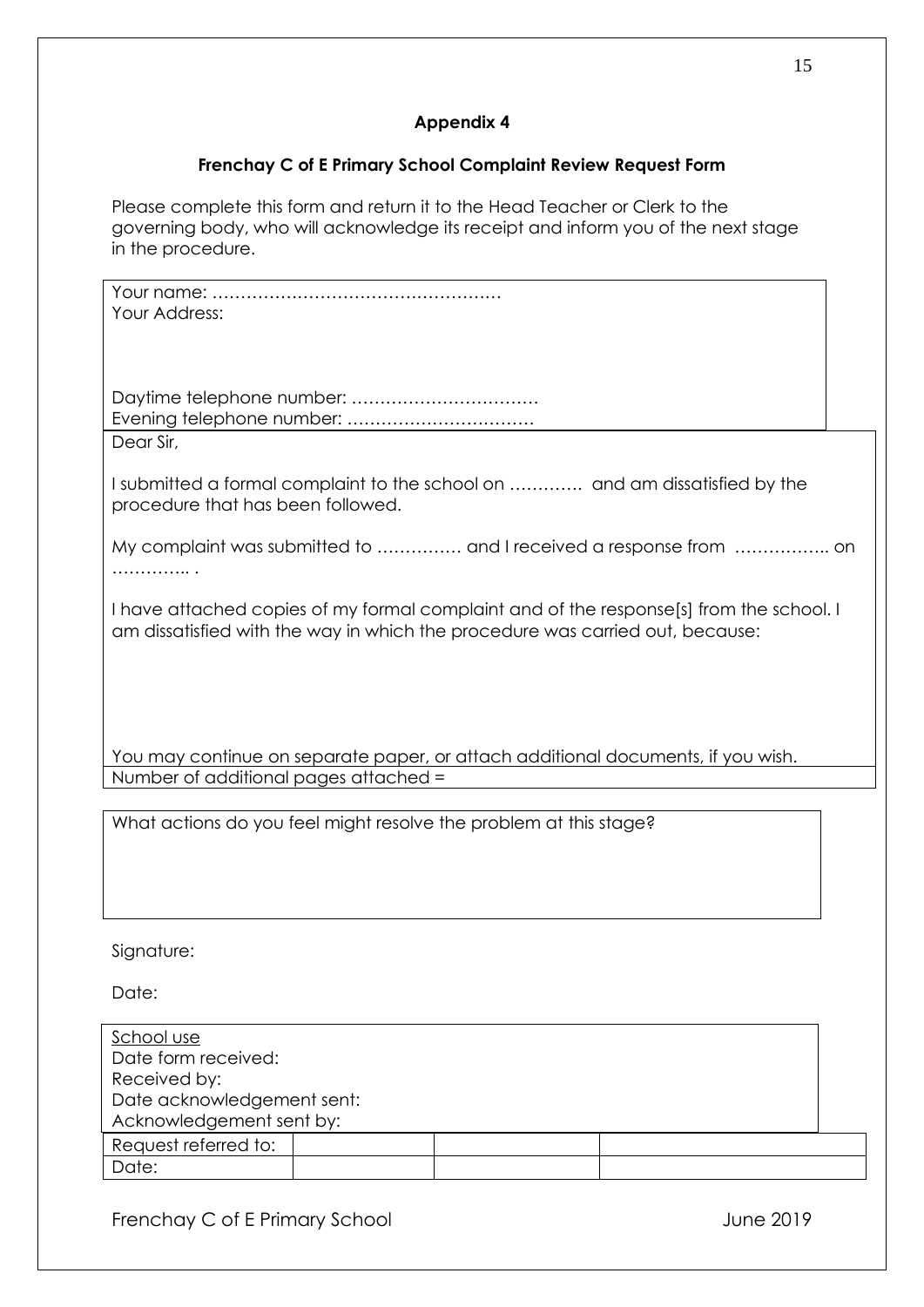### **Investigation Procedure**

The investigation of an allegation or a complaint should always be carried out thoroughly and responsibly, irrespective of whether the complaint appears to be trivial or serious. The outcome of such an investigation will have significance not only for the complainant but also for any member of staff against whom a complaint has been made.

Any anonymous complaint will not be investigated, unless there are exceptional circumstances. These would include serious concerns such as Child Protection issues or bullying allegations, where the school should either involve appropriate external agencies or else conduct its own internal review to test whether there is any corroborative evidence which might trigger a formal investigation.

## **Preparing for an Investigation**

Where the school receives a formal complaint, it should be acknowledged and a commitment made that the complaint will be investigated and the outcome of the investigation notified to the complainant in due course.

It is essential that there is a clear understanding of the complaint. Where necessary the nature of the complaint should be confirmed with the complainant. e.g. through an initial meeting. (If an investigator is appointed there may need to be more detailed follow-up.)

Any member of staff against whom a complaint has been made, should be notified that a complaint has been received and that the appropriate school procedure will be followed. It is usually not appropriate to provide the member of staff with details of the evidence on which the complaint is based until any investigation has been completed. However the member of staff does need to be able to understand the nature of any allegations against them.

Once any complaint has been confirmed the school needs to determine which procedure (school or LA) is most appropriate and to select an appropriate person to conduct any investigation.

## **Conducting the investigation**

The investigation must be carried out in accordance with the provisions of the relevant procedure.

Arrangements should be agreed so that accurate notes can be taken of all interviews and the outcome of the investigation be accurately recorded.

The complainant should be given the opportunity to offer documentation and to identify potential witnesses or sources of evidence.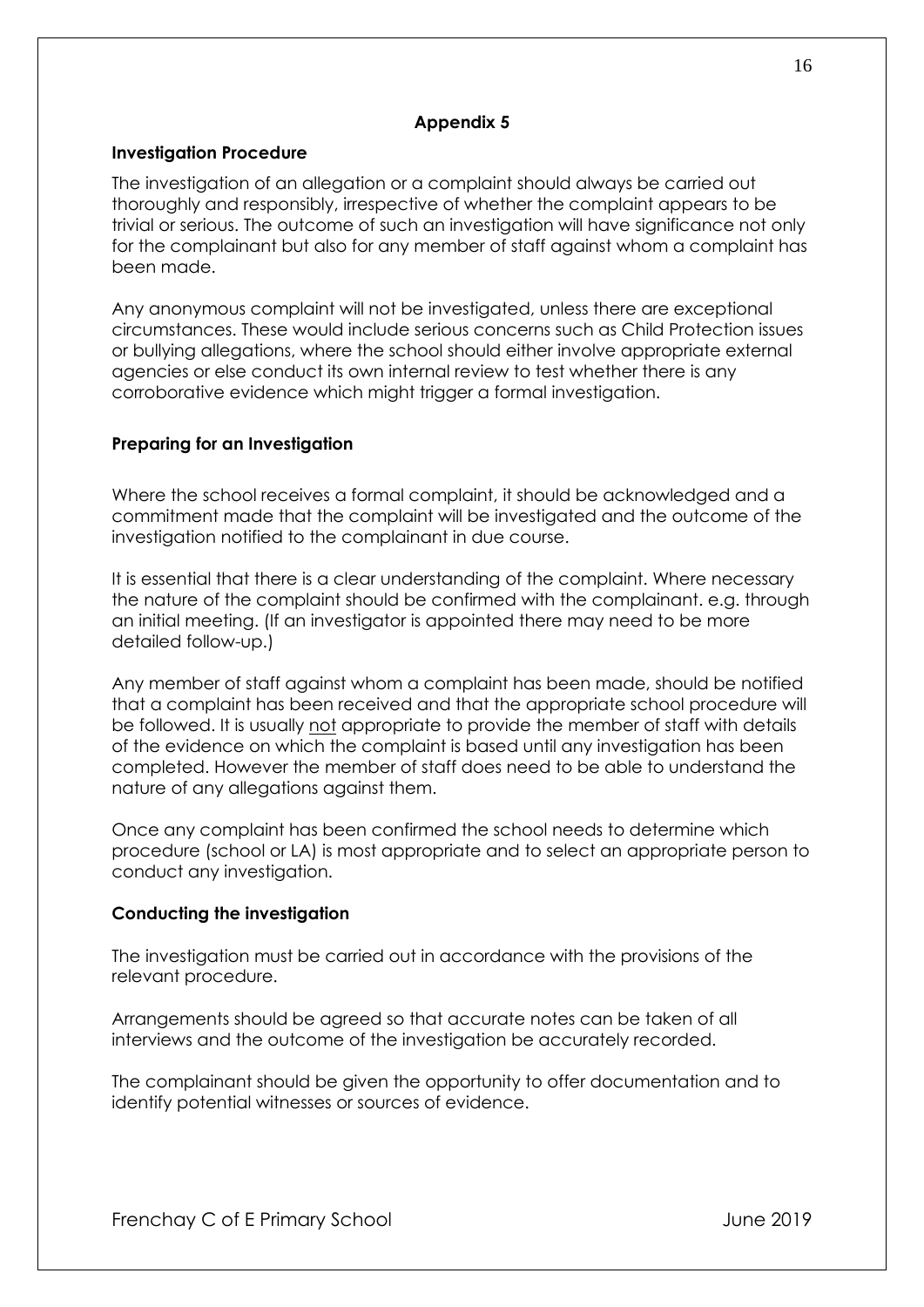The member of staff subject to the complaint should be advised that they may be accompanied by a friend or trade union representative when invited to be interviewed.

Where children are potential witnesses, discretion should be exercised over their involvement. Pupils should only be interviewed when the nature of the complaint is sufficiently serious to warrant it and adult witnesses are not available. Only in extreme circumstances will younger pupils be interviewed.

Any interviews should be conducted as soon as possible to ensure that recollections are as fresh as possible and to minimise the possibility that evidence will become tainted through witnesses discussing alleged incidents with other persons.

In conducting interviews, the investigator should prepare the questions to be asked prior to the interview. These can always be supplemented during the interview. The investigator should allow the interviewee to answer in their own way. Their responses should be listened to attentively. Any temptation to cut an interviewee short or to seek to "lead" them must be resisted. The interviewee should be given the opportunity of providing other relevant information at the end of the interview.

Interviewees should, however, be advised that their responses must be confined to the substance of the complaint. Any attempt by the interviewee to introduce information relating to other members of staff or to issues unrelated to the complaint should be resisted.

The investigator should avoid reaching conclusions or passing judgement until the investigation has been completed and their report is being written.

#### **Concluding the investigation**

The report may contain:

- a brief outline of the process that has been followed
- a statement of the complaint/concern
- a summary of the findings, linked to the relevant evidence
- any recommendations for future action
- annexes containing copies of witness statements and other evidence collected during the investigation

The report of the investigation will usually be confidential to the school, as it is likely to contain sensitive personal information. If a request is received to release the report, under either the Data Protection Act or Freedom of Information, the school should seek legal advice from the LA.

A summary of the process undertaken and the outcome of the investigation may be provided to the complainant. Caution must be exercised in reporting back to the complainant as revealing certain details may prejudice the ability of an employee to continue in post.

Following consideration of the report by the relevant body, any final recommendations may also be shared with the parties, unless there is good reason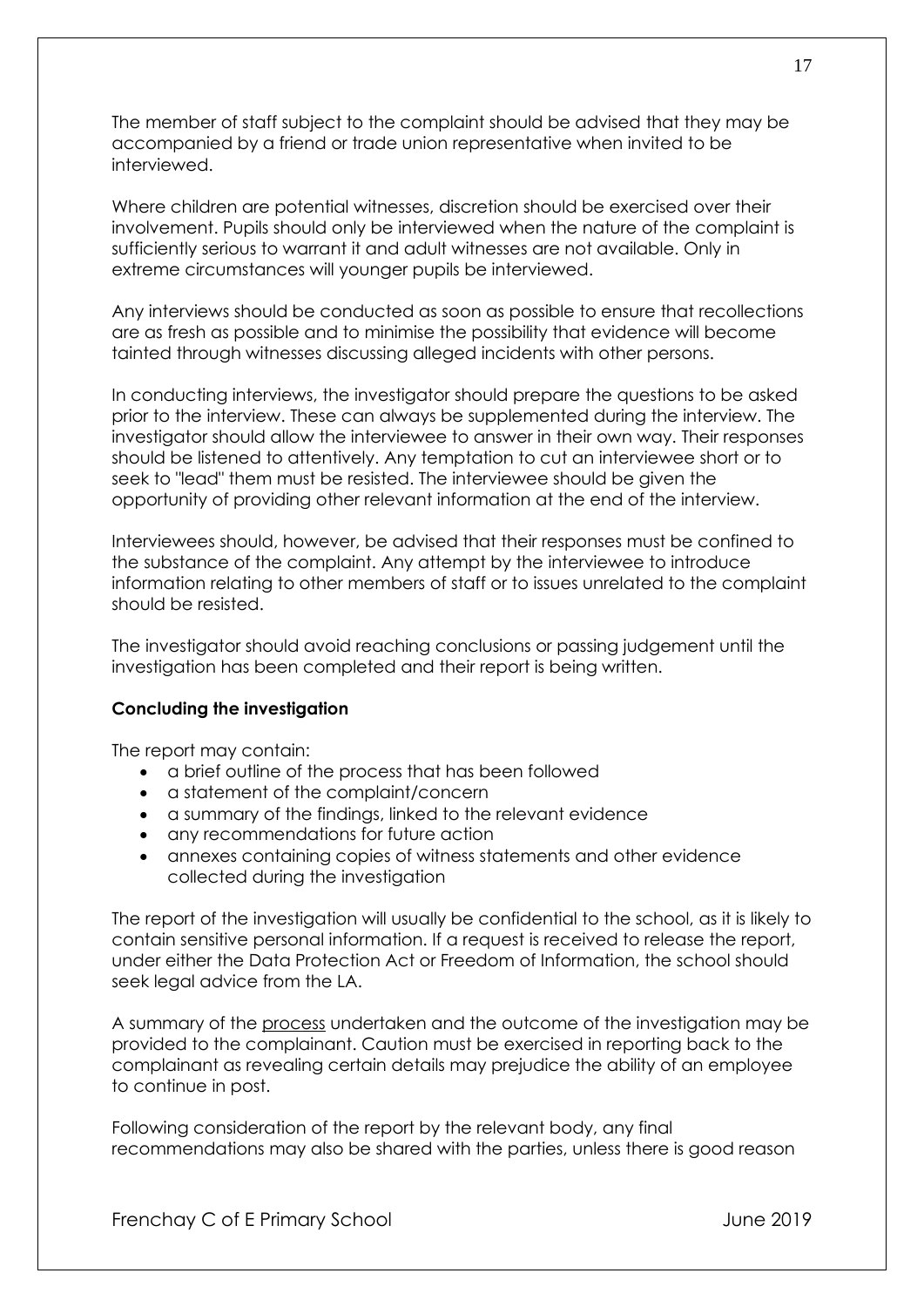not to do so. Wherever possible, recommendations should be constructive and not punitive.

The complainant should be advised that he/she may, if they are not satisfied that the appropriate procedure has been followed, request a review of that process by the governing body.

Taken from the National Association of Head Teachers Policy and Guidance (2012).